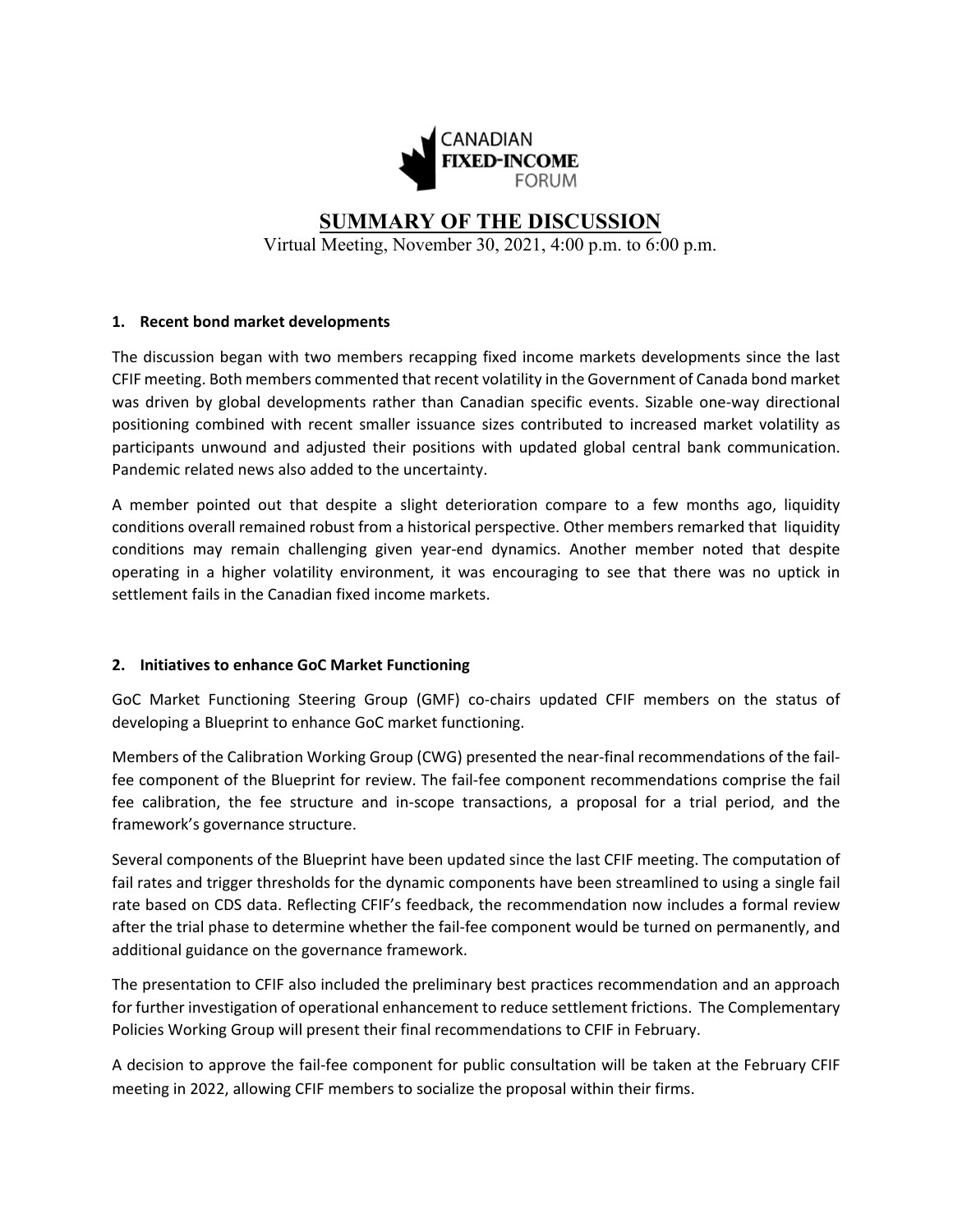## **3. CARR update**

CARR's co-chairs tabled the White Paper on the recommended future of CDOR for CFIF's approval. CARR recommends that Refinitiv Benchmark Services (UK) Limited (RBSL) should cease the calculation and publication of CDOR after June 30, 2024. CARR proposes a two-staged approach to the transition from CDOR. The first stage would run until June 30, 2023, and the second and final stage would end on June 30, 2024. By the end of stage one, it is expected that all new derivative contracts and securities to have transitioned to using CORRA, with no new CDOR exposure after that date except with limited exceptions. Those exceptions include derivatives that hedge or reduce CDOR exposures of derivatives or securities transacted before June 30th, 2023 or in loan agreements transacted before June 30, 2024.

CARR co-chairs noted that the decision to ultimately cease CDOR lies solely with RBSL and CARR's recommendation does not constitute a public statement or publication of information that CDOR has ceased or will cease permanently or indefinitely. Should RBSL agree with CARR's analysis and recommendations and announce that they will discontinue the publication of CDOR following their public consultation, the transition from CDOR to CORRA will benefit from the resources dedicated to the ongoing LIBOR transition. It will also benefit from work already done by the International Swaps and Derivatives Association (ISDA) to facilitate the move to overnight risk-free rates.

CFIF members unanimously agreed with CARR's recommendation and with the publication of the White Paper. (NB: the White Paper was [published](https://www.bankofcanada.ca/2021/12/carr-publishes-white-paper-recommended-future-cdor/) on 16 December)

Should RBSL agree with CARR's recommendation, it will have implications for the Canadian financial system. Accordingly, CARR's co-chairs asked for CARR's mandate to be broadened to also include preparing a comprehensive transition plan that could be executed if RBSL makes the determination that CDOR's publication should cease. CFIF members approved this expansion of CARR's mandate, although CFIF will review the exact wording changes to CARR's mandate.

While CARR's recommendation is only with respect to CDOR, the end of CDOR may have implications for the issuance of BAs, with banks potentially moving away from issuing short-dated BAs in favour of other forms of funding. CFIF members agreed that CFIF will work with industry to assess the potential impact of reduced BA issuance and determine what additional work, if any, is needed to support the investment community in adapting to any resulting changes.